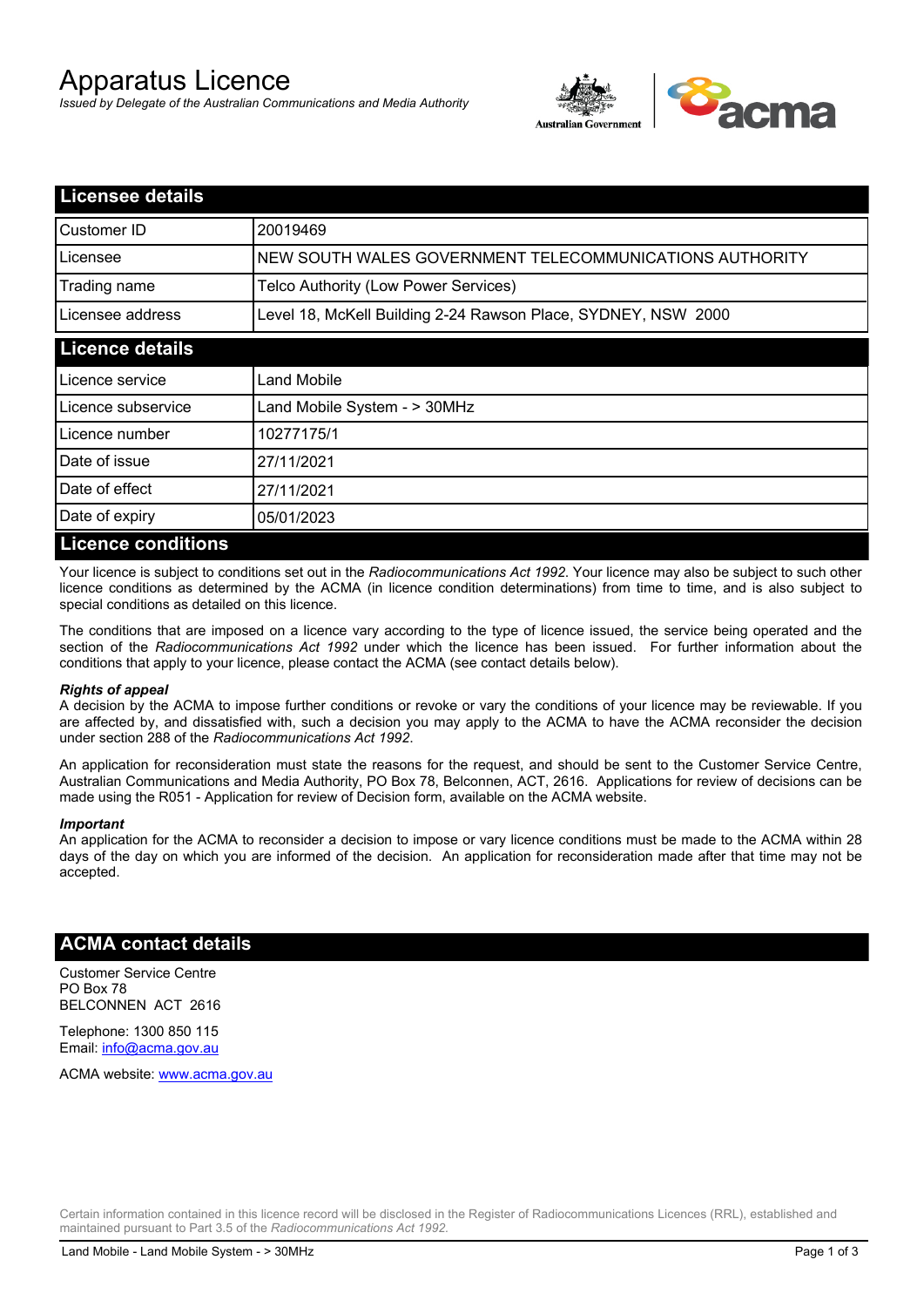# **Advisory Notes applying to licence no.: 10277175/1**

Conditions applicable to the operation of Land Mobile System station(s) authorised under this licence can be found in the Radiocommunications Licence Conditions (Apparatus Licence) Determination and the Radiocommunications Licence Conditions (Land Mobile Licence) Determination. Copies of these determinations are available from the ACMA and from the ACMA home page (www.acma.gov.au).